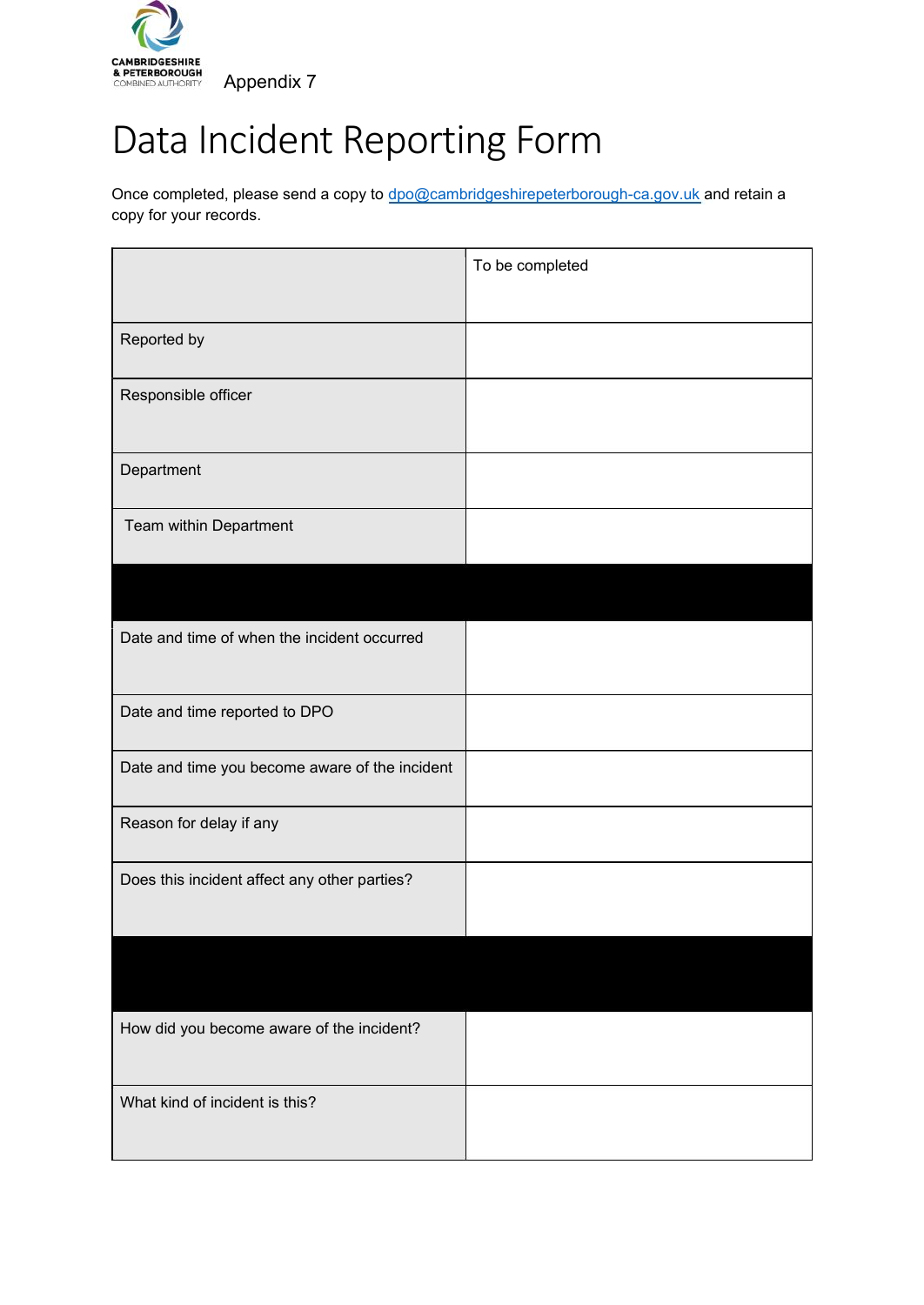

| How many individuals could this incident affect?                                     |  |
|--------------------------------------------------------------------------------------|--|
| Subject names and details                                                            |  |
| What kind of people are affected?                                                    |  |
| Are these people aware?                                                              |  |
| Ease of identification of individuals                                                |  |
| Type of data lost                                                                    |  |
| Summarise the incident and the information that<br>has been lost                     |  |
| Actions Taken by department to mitigate,<br>recover etc.                             |  |
| What impact does this have on the individuals<br>involved? What is the risk to them? |  |
| Risk to subjects                                                                     |  |
| What is the impact on the authority and its<br>business?                             |  |
| Temporary or Permanent Loss                                                          |  |

Please complete the following checklist to confirm what actions you have taken: